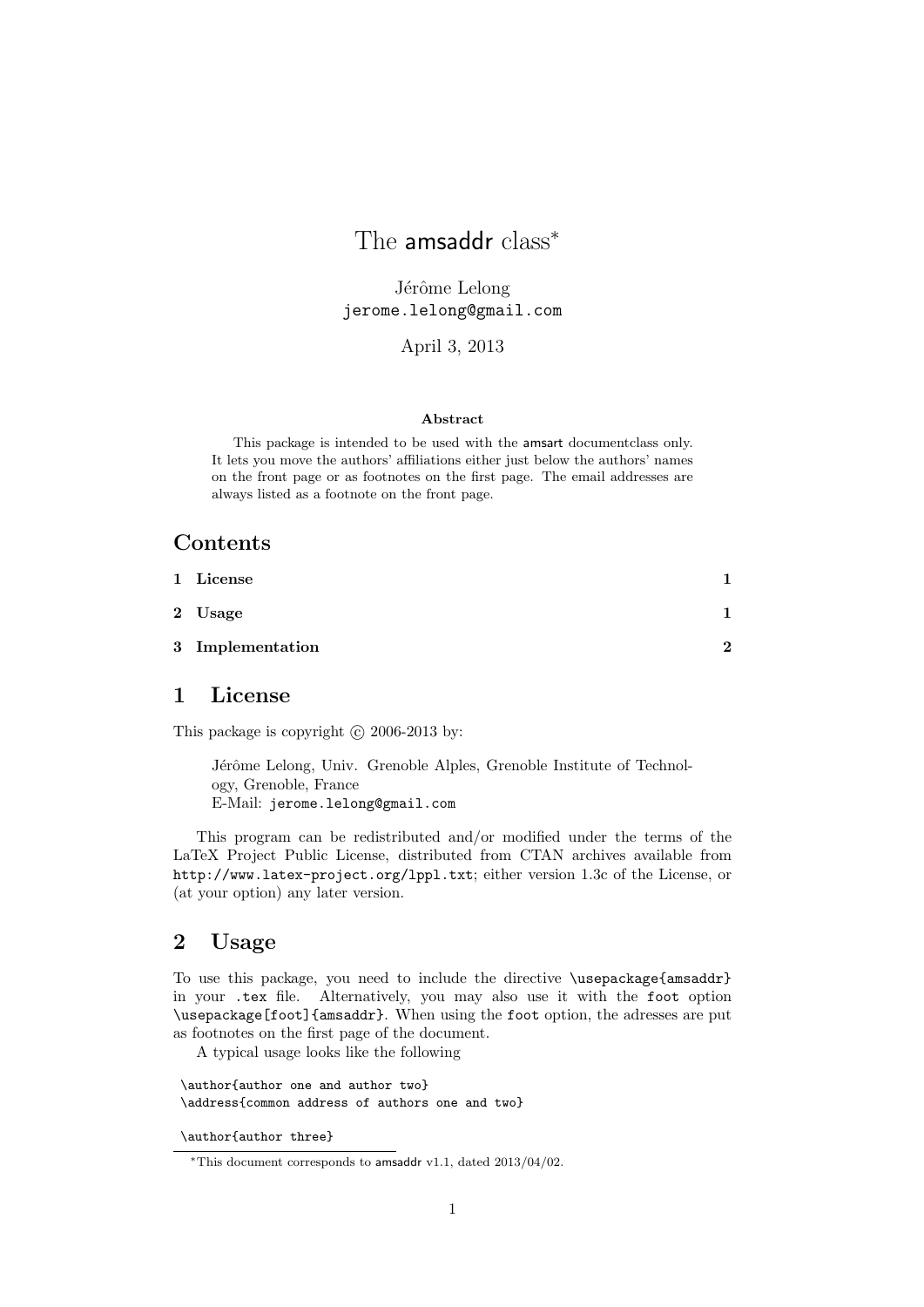\address{author three address}

\email{list of emails}

If amsaddr is used without the foot option, the addresses declared with the \address command are printed just below the authors'names declared with the preceeding \author command. The emails appear as a footnote like this

E-mail addresses: email one, email two, and so on

If the option foot was passed to the package, you may consider numbering authors' names so that you can use numbered footnotes for the affiliations.

\author{author one\$^1\$ and author two\$^1\$} \address{\$^1\$common address of authors one and two}

\author{author three\$^2\$} \address{\$^2\$author three address}

\email{list of emails}

As in standard amsart documents, an option can be passed to the \author command to specify the replacement for the author's name on the running headers.

\author[header name of the author]{author name}

### 3 Implementation

```
1 \def\filename{amsaddr}
```
- 2 \def\fileversion{v1.0}
- 3 \def\filedate{2006/12/12}
- 4 \ifx\protected@edef\@undefined
- 5 \let\protected@edef\edef

```
6 \fi
```
The foot option enables to move the affiliation related material to the bottom of the fisrt page as footnotes.

```
7 \newif\if@footaddr
8 \DeclareOption{foot}{\@footaddrtrue}
9 \ProcessOptions\relax
```
\author The \author macro can be used the same way as in other amsart documents. The variable g@author is used to count the total number of authors.

```
10 \newcounter{g@author}
11 \setcounter{g@author}{0}
12 \renewcommand{\author}[2][]{%
13 \stepcounter{g@author}
14 \ifx\@empty\authors
15 \gdef\authors{#2}%
16 \else
17 \g@addto@macro\authors{\and#2}%
18 \fi
19 \g@addto@macro\addresses{\author{#2}}%
```

```
20 \@ifnotempty{#1}{%
```

```
21 \ifx\@empty\shortauthors
```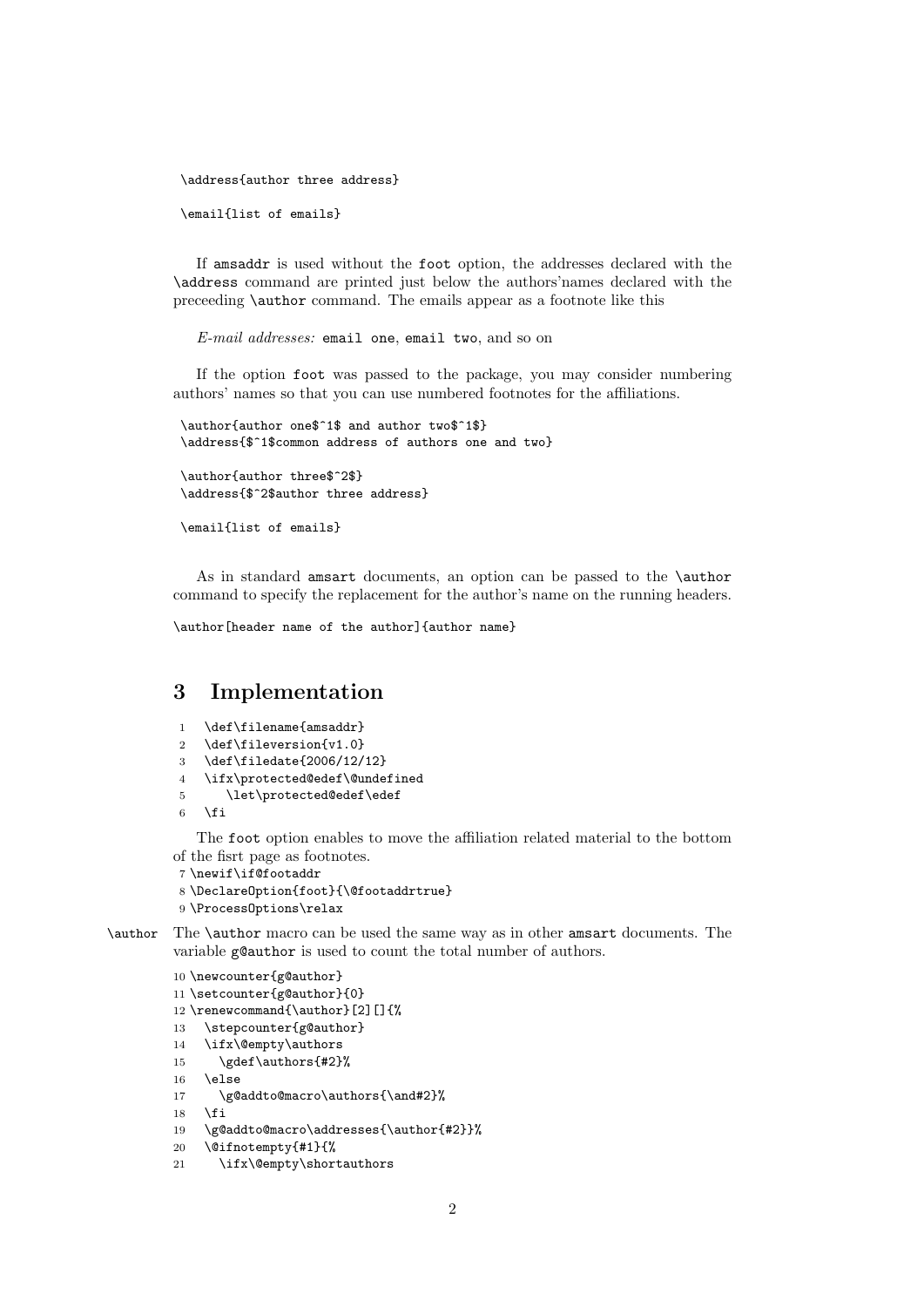```
22 \gdef\shortauthors{#1}%
23 \else
24 \g@addto@macro\shortauthors{\and#1}%
25 \setminusfi
26 }%
27 }
```

```
\email The \email command is used to specify the different authors. The email addresses
        can be specified in a unique command or using separate invocations of the command.
```

```
28 \let\emails\@empty
29 \renewcommand{\email}[2][]{
30 \ifx\@empty\emails
31 \gdef\emails{\mbox{#2}}
32 \else
33 \g@addto@macro\emails{,\space\mbox{#2}}
34 \foralli
35 }
```
Process **\author** and **\address** macros

\def\@set@authors@addresses{\par

```
37 \skip@30\p@
38 \centering
39 \begingroup
40 \def\author##1{\par\vskip\skip@\MakeUppercase{##1}}%
41 \def\\{\protect\linebreak}%
42 \centering
43 \def\address##1##2{\par\addvspace\bigskipamount%
44 {\itshape\ignorespaces##2}%
45 }%
46 \def\email##1##2{%
47 \@ifnotempty{##2}{, \ignorespaces{\ttfamily##2}}}%
48 \def\curraddr##1##2{}%
49 \def\urladdr##1##2{}%
50 \addresses
51 \endgroup
52 }
```
\@setfoot@addresses The \@setfoot@addresses macro is used to print the addresses as footnotes. This macro is called when the foot option is passed to the package.

```
53 \def\@setfoot@addresses{
54 \def\author##1{}%
55 \def\\{\unskip, \ignorespaces}%
56 \newif\if@firstaddr
57 \@firstaddrtrue
58 \def\address##1##2{%
59 \if@firstaddr\@firstaddrfalse\else\par\fi
60 \@ifnotempty{##1}{(\ignorespaces##1\unskip) }%
61 {\scshape\ignorespaces##2}%
62 }%
63 \def\email##1##2{}%
64 \ \text{current}4#1##2{}65 \def\urladdr##1##2{}%
66 \addresses
```
}

\@setaddresses The \@setaddresses macro is used to process the addresses when they are to appear just below the authors' names on the front page. \def\@setaddresses{\par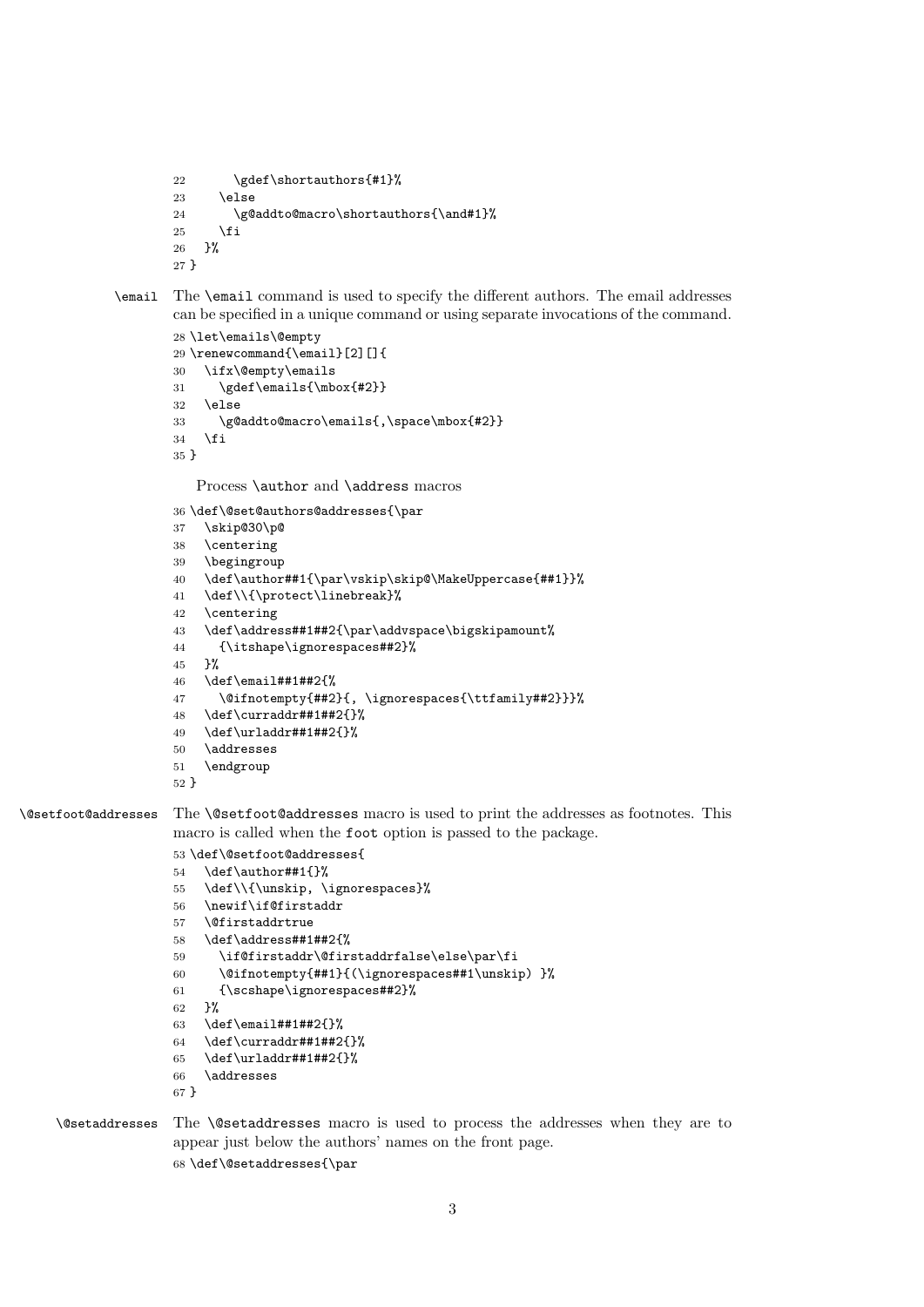```
69 \nobreak \begingroup
            70 \def\author##1{\nobreak\addvspace\bigskipamount}%
            71 \def\\{\unskip, \ignorespaces}%
            72 \interlinepenalty\@M
            73 \def\address##1##2{}%
            74 \def\email##1##2{}%
            75 \def\curraddr##1##2{\begingroup
            76 \@ifnotempty{##2}{\nobreak\indent{\itshape Current address}%
            77 \@ifnotempty{##1}{, \ignorespaces##1\unskip}\/:\space
            78 ##2\par}\endgroup}%
            79 \def\urladdr##1##2{\begingroup
            80 \@ifnotempty{##2}{\nobreak\indent{\itshape URL}%
            81 \@ifnotempty{##1}{, \ignorespaces##1\unskip}\/:\space
            82 \ttfamily##2\par}\endgroup}%
            83 \addresses
            84 \endgroup
            85 }
\@setemails The \@setemails macro is called by the \maketitle command to print the email
            addresses.
            86 \def\@setemails{%
            87 \ifnum\theg@author > 1
            88 \mbox{{\itshape E-mail addresses}:\space}{\ttfamily\emails}.
            89 \else
            90 \mbox{{\itshape E-mail address}:\space}{\ttfamily\emails}.
            91 \fi%
            92 }
\@maketitle The \@maketitle macro is used to replace the standard \makefile command.
            Before issuing this command, no authors, affiliations, nor emails are printed.
            93 \def\@maketitle{%
            94 \normalfont\normalsize
            95 \let\@makefnmark\relax \let\@thefnmark\relax
            96 \if@footaddr\@footnotetext{\@setfoot@addresses}\fi
            97 \ifx\@empty\emails\else \@footnotetext{\@setemails}\fi
            98 \ifx\@empty\@date\else \@footnotetext{\@setdate}\fi
            99 \ifx\@empty\@subjclass\else \@footnotetext{\@setsubjclass}\fi
           100 \ifx\@empty\@keywords\else \@footnotetext{\@setkeywords}\fi
           101 \ifx\@empty\thankses\else \@footnotetext{%
           102 \def\par{\let\par\@par}\@setthanks}\fi
           103 \@mkboth{\@nx\shortauthors}{\@nx\shorttitle}%
           104 \global\topskip42\p@\relax % 5.5pc " "
           105 \@settitle
           106 \if@footaddr\ifx\@empty\authors \else \@setauthors \fi
           107 \else%
           108 \ifx\@empty\authors \else \@set@authors@addresses \fi
           109 \fi
           110 \ifx\@empty\@dedicatory
           111 \else
           112 \baselineskip18\p@
           113 \vtop{\centering{\footnotesize\itshape\@dedicatory\@@par}%
           114 \global\dimen@i\prevdepth}\prevdepth\dimen@i
           115 \fi
           116 \@setabstract
           117 \normalsize
           118 \if@titlepage
           119 \newpage
           120 \else
```